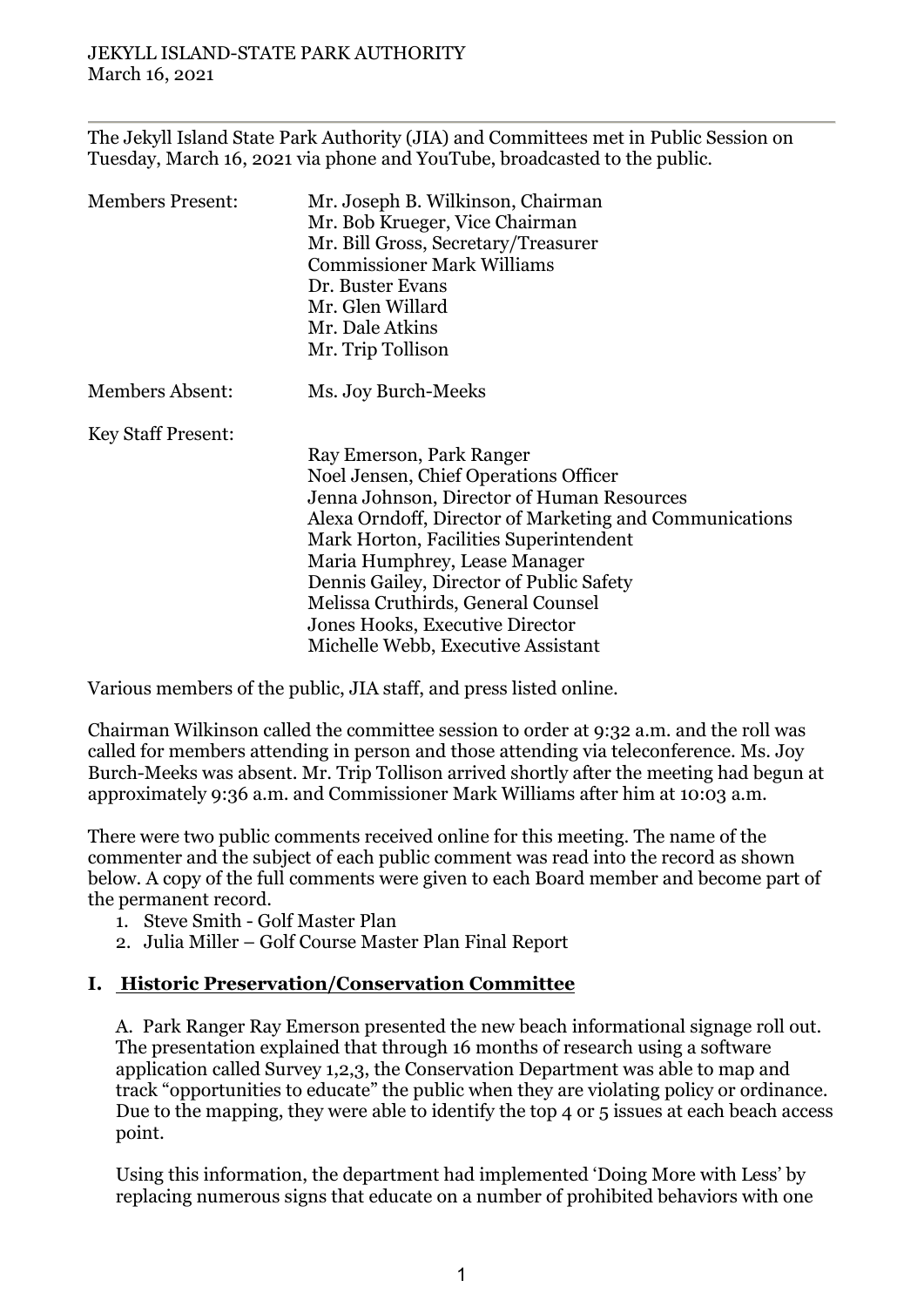succinct sign outlining all guidelines for the specific beach access area. The intention was visitors would be more likely to read one sign upon entry.

The public comments received online were then read into the record. There were no public comments made in person at the meeting.

### **II. Finance Committee**

A. Mr. Bill Gross, Finance Committee Chair summarized the February financials as included in the meetings materials. Mr. Gross stated that the revenue for February was \$251,000 less than budgeted. Mr. Gross stated that rainy weather had a significant impact on this result. Most notably, the Convention Center was off by \$239,000 with only 3 events and continues to be impacted by the pandemic. Campground revenues were \$27,000 better than budget, even with the rain. Expenses were 5% less than budgeted. Net operating cash loss was \$170,000 worse than budgeted than the net operating income. Year to date net operating cash flow was \$3.3 million better than budgeted. Year to date traffic counts were better than the prior calendar year to date. Hotel revenues were \$1.6 million less than February 2020.

B. Noel Jensen, Chief Operations Officer, presented the final funding request for Summer Waves Slide Complex. Mr. Jensen explained this request stemmed from Board's previous approval of the purchase of an additional slide complex from a closing waterpark in Pooler, Georgia. The Authority had paid less than half price for the slides (total for all funding requests) and received additional equipment for free that was be used to update the Summer Waves park, including an expanded splash pad (to be installed in 2022). The funding requests for the new slide complex installation project had been split into two portions, with the previous funding granted in December 2020. This had allowed the Authority to secure a better price for the vertical building package on this meeting's agenda. Staff requested \$198,837 to complete construction on the vertical package for the slide, enabling it to be open to the public May 2021.

The motion to approve was made by Mr. Tollison and seconded by Mr. Krueger, with lighthearted commentary from the Board. The motion was unanimously approved with no objections.

C. Mr. Jensen next discussed the funding request for pressure washing for the Beach Village, Convention Center, and Great Dunes Restrooms and sidewalks. Mr. Jensen stated normally pressure washing was included in the budget and conducted twice a year. However, it was removed this year due to COVID. The job was put out to the lowest responsive bid for hot water pressure washing. Of the three bids received, the lowest responsive bid was from \$37,325 from Superior Exterior Cleaning, LLC.

The motion to approve was made by Dr. Evans and seconded by Mr. Krueger, after clarifying the requested amount. The motion was unanimously approved with no objections.

D. Mr. Jensen then presented the funding request for replacement grass in four locations. Funding to replace grass and turf would also normally be included in the budget but was removed due to COVID as well. Replacement was needed due to a severe infestation of mole crickets. Replacement grass was to be located on portions of the golf course, an area to the right of the Welcome Center, the Causeway towers, and the Crane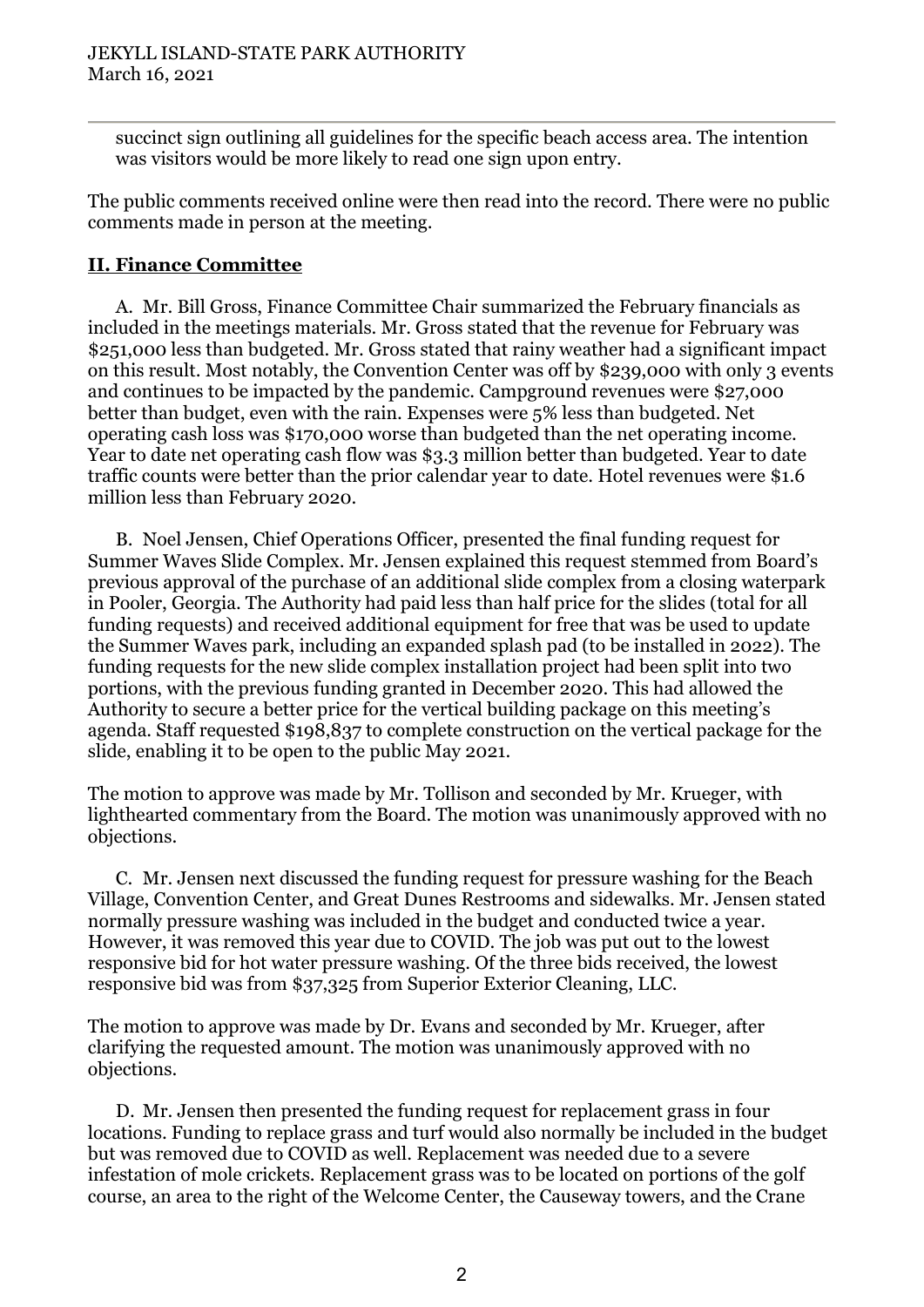Cottage courtyard. A portion of the grass for the golf course would also be going to the grass nursery to encourage further growth for later use. The requested amount was \$8,054.85 from current year funds for 38 pallets of grass sod from Pine Creek Turf Farms. Mr. Jensen noted that savings were achieved by ordering for all three departments in a single large order.

The motion to approve the request was made by Mr. Krueger and seconded by Mr. Tollison. The motion was unanimously approved with no objections.

In conclusion, Mr. Gross congradulated Mr. Trip Tollison and Savannah for being featured as the best in the nation in Site Selection Magazine.

There were no public comments.

### **III. Human Resources Committee**

A. Jenna Johnson, Director of Human Resources, spoke about the retirement of Stephen Flynt of the Landscaping Department. Mr. Cliff Gawron, Director of Landscaping and Planning, spoke to Mr. Flynt's 10 years of valuable service and incredible work ethic, despite his illness. Ms. Johnson concluded by presenting a commemorative photo to Mr. Flynt which was accepted by Mr. Gawron, as Mr. Flynt was unable to be present.

There was no public comment.

# **IV. Marketing Committee**

A. Alexa Orndoff, Director of Marketing and Communications gave the report from Marketing Department. Ms. Orndoff announced that the JIA had received several awards from the Southeast Festival and Events Association from the Holly Jolly Jekyll season including best website, best print ad, and best merchandise (face masks). Next, she discussed the annual Turtle Crawl, which was cancelled last year due to the Coronavirus. Ms. Orndoff was excited to note that the race would be held virtually this year on May 1<sup>st</sup> to mark the start of turtle nesting season. A week and half since the registration launch had resulted in nearly 500 registrations from several states and over \$3,000 in donations, more than both 2020 and 2019. She concluded by noting recent accolades the island had received included: Driftwood Beach voted one of the best beaches in the U.S. for 2021 by TripAdvisor, The Westin hotel voted best beach hotel in Georgia 2021 by Business Insider, most beautiful weekend road trip in Georgia 2021 by MSN, and most beautiful places to visit in Georgia 2021 by Thrillist.

There was no public comment.

# **V. Legislative Committee**

A. Mr. Trip Tollison gave the Report from the Legislative Committee Chair. Mr. Tollison said that the Crossover Day had occurred and there had not been much activity related to the island. Mr. Wilkinson reminded the Board that there would be a special session for reapportionment which will likely occur in late August, to which Mr. Tollison agreed.

There were no public comments.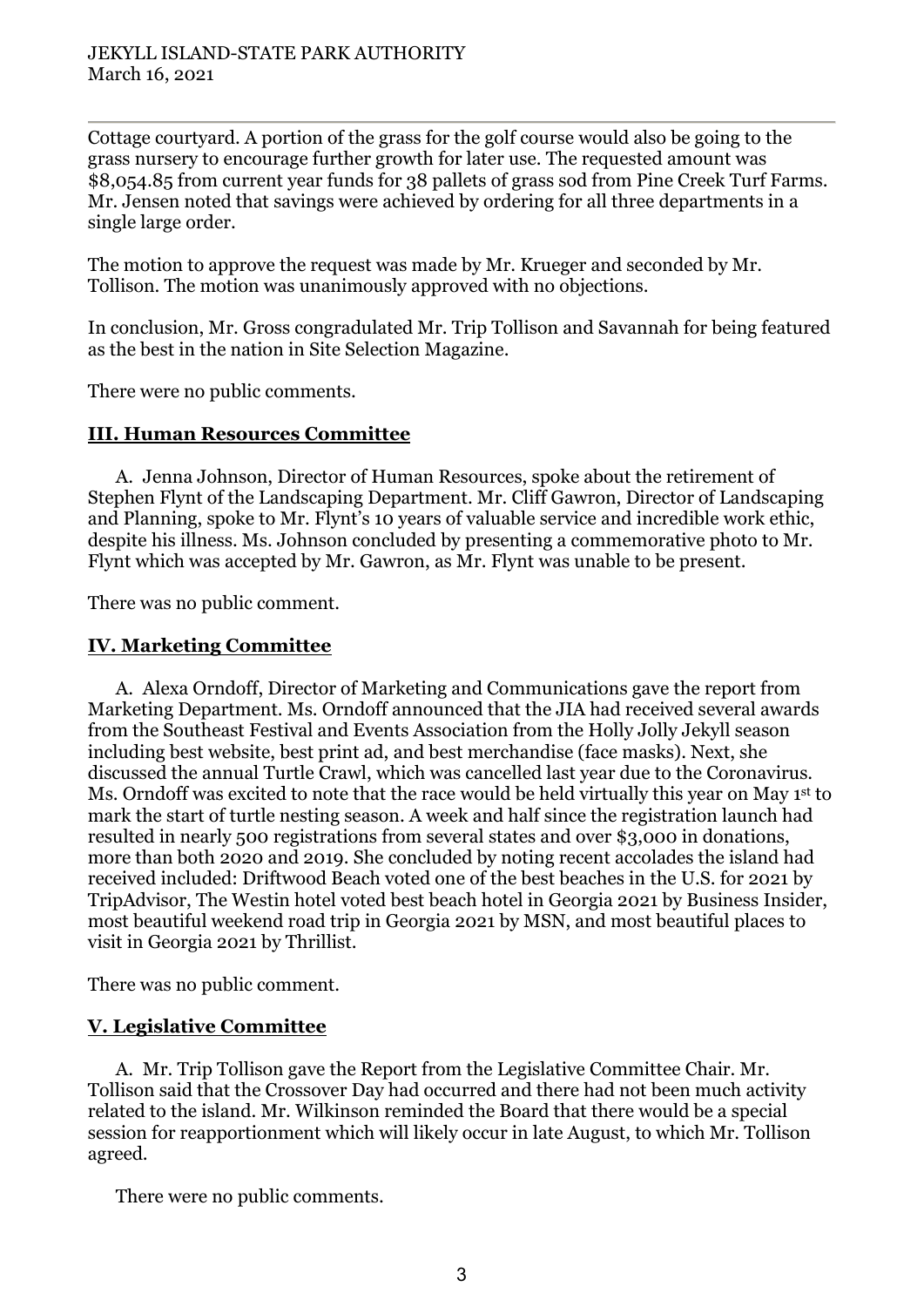### **VI. Committee of the Whole**

A. Mark Horton, Facilities Superintendent, gave the Facilities Update. Mr. Horton summarized the results of the digitized workorder system implemented by the Authority in 2018. In the year of 2020, the JIA received over 1600 workorders, averaging over six per day, seven days a week. The maintenance software recognized JIA as the 3<sup>rd</sup> most engaged and responsive local government in 2019, despite being compared with cities five to ten times larger (determined by the number of work orders created and completed). Mr. Horton noted that many services were provided at significant discounts and increased speed due to the in-house maintenance and skilled trade staff such as electrical, plumbing, HVAC, and carpentry.

Mr. Hooks, Executive Director, lauded Mr. Horton and his team as "exceptional" and was in deep regard for their level of efficiency and the high level of talent.

B. Mr. Jensen proposed the Request for Quotation (RFQ) #342 to Sewer Cleaning and Mapping. This RFQ included manhole inspections, CCTV inspections, and a new interactive mapping system. This software would allow maintenance to go to a specific point on a water or wastewater line and see inside the pipe, rate the lines' condition, and allow staff to track and plan which lines would need future work or replacement based on a red, yellow, green system utilizing Google Earth. Mr. Jensen explained that there was no Board action necessary for this item. The presentation was to update the Board that the RFQ had been rewritten and there would be a future funding request from the Water Wastewater Reserves.

C. Mr. Jensen then presented the Special Purpose Local Option Sales Tax (SPLOST) 2016 Presentation. Mr. Jensen gave an update on four nearly completed projects funded by the 2016 SPLOST funds. The first was St. Andrews Public Parking, which included a paving design which minimized tree loss, and added both regular and ADA parking spots. The second project was the public parking at the Historic Boat House. Visitors had previously been parking on tree root systems and blocking bike paths. The improved area had been reorganized and paved with entirely pervious concreate, which allows all rainfall to pass through. Mr. Jensen stated that the University of Georgia Stormwater Division has recently inspected the site. They stated the new parking lot, and several other JIA projects, were some of the best stormwater retention projects in the coastal Georgia area. Mr. Jensen stated they would consider possible additions such as wheel stops in the future. Third was Americans with Disabilities Act (ADA) parking and bike lane was delineated for safety at Driftwood Beach. He hoped that an ADA accessible crossover for beach access would be possible in the future. Fourth, parking spots near the airport were built to facilitate a spot where visitors commonly stopped to view sunsets and access bike paths. Additionally, funding was used to pave an emergency exit for the airport which had been an unimproved shell road. Additionally, Mr. Jensen related the Boat Ramp Road was repaved all the way to the ADA boat parking area.

In conclusion, Mr. Jensen and Mr. Hooks remarked they were extremely proud of how the \$2.3 million of 2016 SPLOST projects had been efficiently implemented. In contrast, the City of Brunswick and Glynn County showed only 36% completed. Both men discussed the importance of SPLOST funds to Jekyll Island and that due to the very significant cost of these projects, it would have taken much longer to complete without the boost of SPLOST funding. Mr. Jensen and Ms. Marjorie Johnson, Chief Accounting Officer also clarified that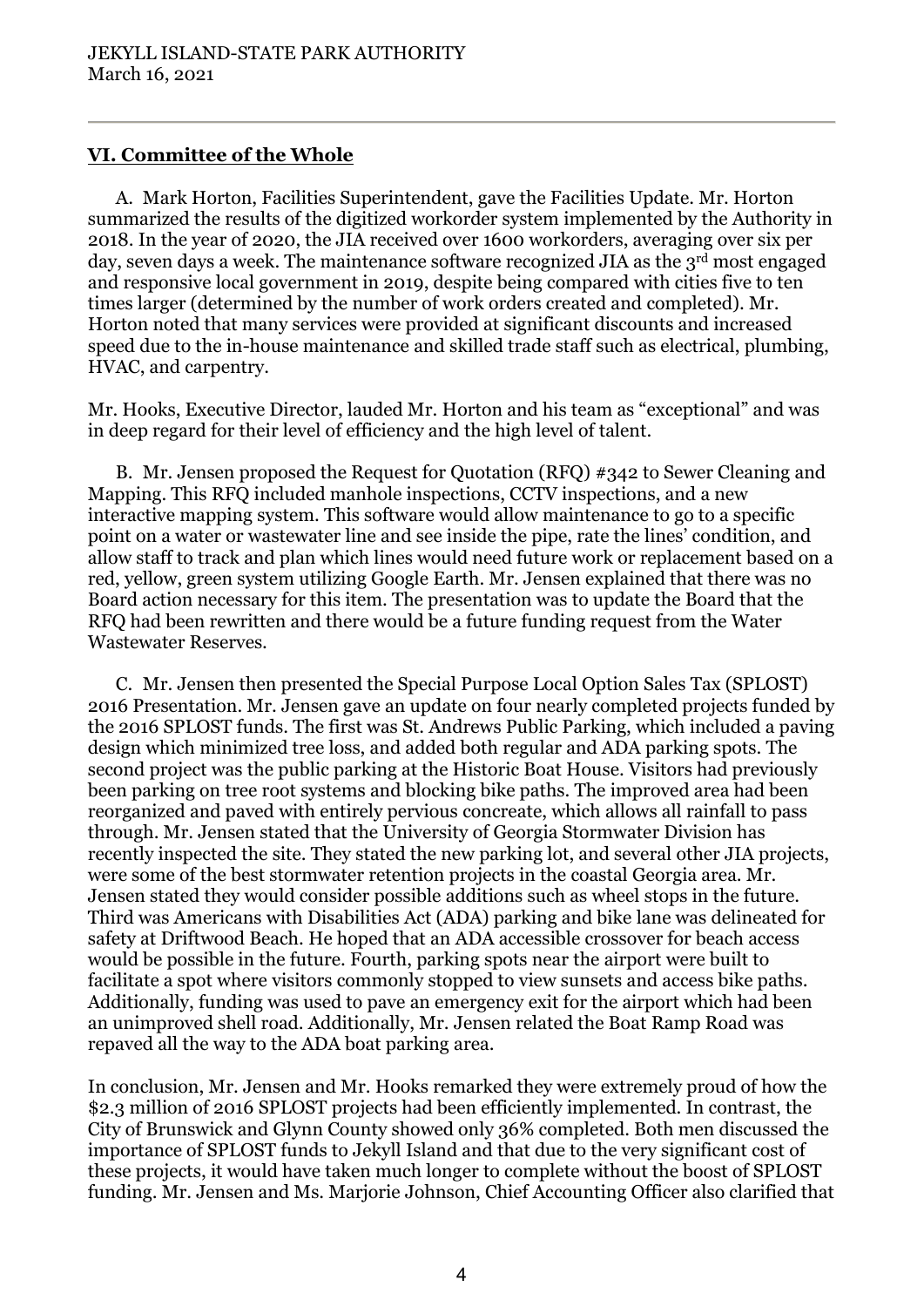SPLOST funds were held in a separate, audited account. Not all funds are received at one time, and instead, accumulated slowly since the passage in 2016. Finally, Mr. Jensen stated JIA had always had a project manager in place for SPLOST projects since inception. Mr. Hooks encouraged Glynn County residents to vote on the SPLOST referendum happening the same day.

D. Maria Humphrey, Lease Manager, addressed the Doc's Snack Shop Assignment Lease. Ms. Humphrey explained that Doc's Snack Shop's owner James Dougherty had discussed and implemented a change of management in 2020. This new arrangement had grown into an offer of purchase. She noted that the new managers, Anthony and Rachel Pasqualichio, had thus far been well received and staff highly recommended approval of the assignment of lease.

The motion to approve was made by Mr. Krueger and seconded by Mr. Gross. The motion unanimously approved with no objections.

E. Dennis Gailey, Director of Public Safety, spoke to Resolution #R-2021-3 which would re-direct landline 911 calls from Georgia State Patrol to Glynn-Brunswick 911 Center. He explained this would expedite emergency service response time by sending all emergency calls to one place. Currently all landline services go to Georgia State Patrol, while cell and internet calls go to the Glynn Brunswick center. Also, the Glynn-Brunswick center has the capability to determine caller location which the Georgia State Patrol on the island currently does not. It was necessary to receive Board approval to allow AT&T to implement this change, which would be free of charge. This request was in collaboration with the Georgia State Patrol, Glynn Brunswick 911 Call Center, AT&T, and the JIA. If approved, the target to implement was the first week of April of this year.

Mr. Krueger asked how long the Brunswick Glynn County 911 Center had been in operation. Mr. Gailey answered he was unsure precisely how long, but many years. He was aware that in the early 2000s the City of Brunswick and Glynn County had consolidated 911 service when the new Public Safety Center was built off exit 38. Mr. Krueger further clarified that he was primarily interested when enhanced 911 (E911) service had become available. Mr. Gailey assured him it had been some time. Mr. Krueger was glad that with this resolution, Jekyll would also receive improved E911 services. Mr. Hooks that residents would not notice any change in service or need to take any action. Mr. Gailey confirmed, and also stated he felt that service would be greatly enhanced with E911 service through the Brunswick Glynn Call Center. E911 would provide automatic location and a call back number almost instantaneously to emergency personnel.

The motion to approve was made by Mr. Krueger and seconded by Mr. Gross. The motion unanimously approved with no objections.

NOTE: In the meeting, Ms. Cruthirds mistakenly addressed item G. before item F. Hence this order is reflected in these minutes.

G. Ms. Cruthirds continued by introducing Request for Proposals (RFP) #361 for code revisions. Due to the number of outdated and irrelevant codes for the Authority, she felt revision would be a large, but highly beneficial undertaking. Inclusion of recent trends such as including infographics in codes would make it much easier for enforcement and user comprehension. Ms. Cruthirds hoped the code revisions could be completed within the year but may be longer and preformed in stages due to the scope and size of the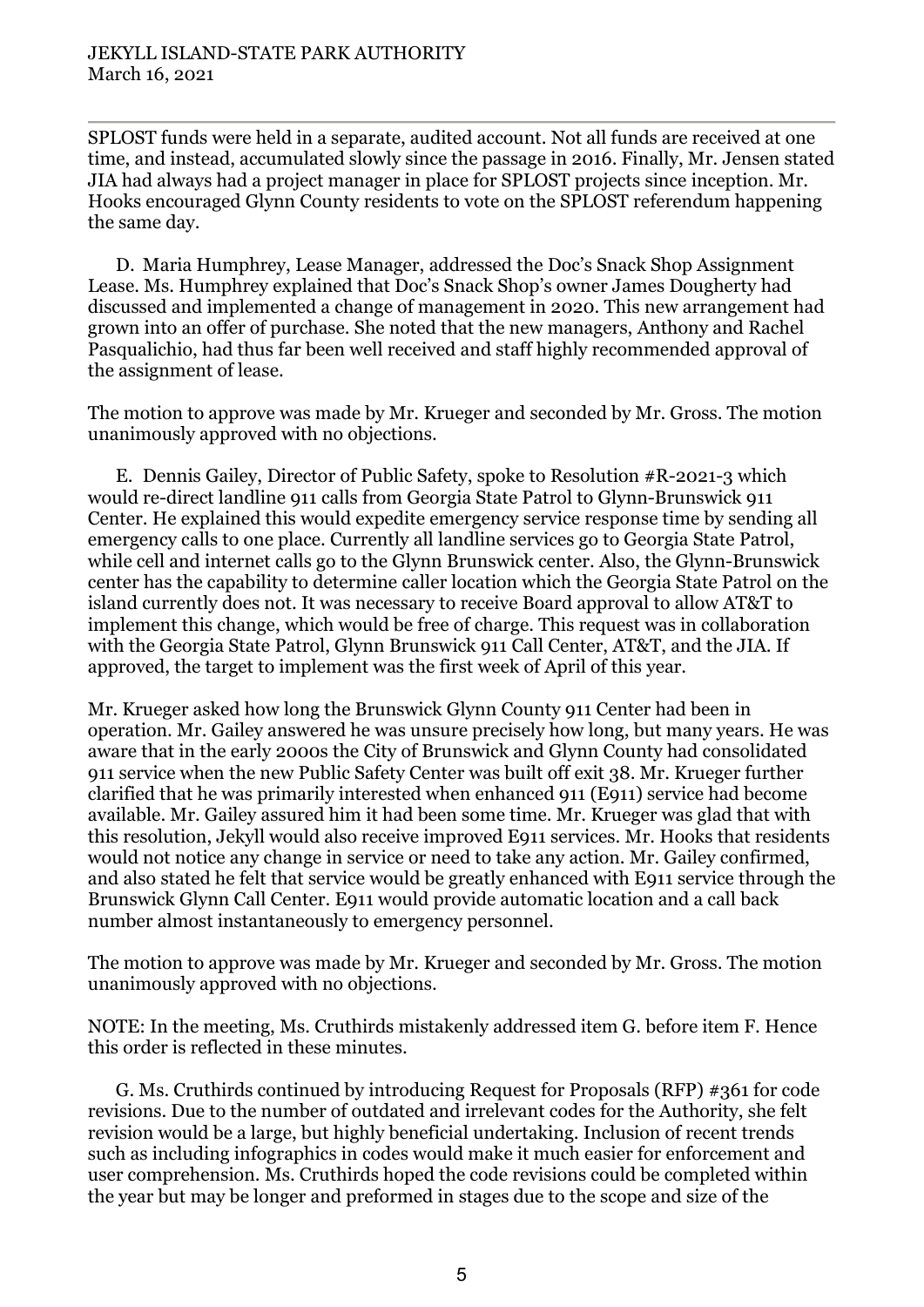revisions. Therefore, it was intended to review proposals and bids broken down into phases if necessary, to see what timelines were proposed.

The motion to approve was made by Dr. Evans and seconded by Mr. Tollison. The motion unanimously approved with no objections.

F. Ms. Cruthirds then introduced Resolution #R-2021-4 to adopt the proposed revised fine schedule. She explained that the previous Board action from last year revising the fine schedule has resulted in revisions listed in the resolution before the Board. After implementation last year, it was found that more information was needed. The revised fine schedule would specifically codify the amount fined for each infraction, making it much easier for offenders to pay their fines. The new schedule would also assist staff and the magistrate court in issuing fines.

Commissioner Williams asked if fines were flat fees, or if there was discretion in fine amounts. Ms. Cruthirds stated it depended on the offense, there was some of both.

The motion to approve was made by Mr. Tollison and seconded by Mr. Evans. It was unanimously approved with no objections.

H. Mr. Hooks followed with the Executive Director's Report. Mr. Hooks began by informing the Board that as a result of meeting with the Governor and his staff, the Authority had received an award of \$999,470 from the Georgia State Financing and Investment Commission for four bathhouses at the campground. This was a piece of the \$2 million 12-acre expansion to the campground as outlined in the Master Plan. With the input of a previous ADA reviews, the new buildings were designed to be ADA compliant. Two bathhouses will replace existing facilities and two bathhouses will be part of the campground expansion. The plans are expected to be complete as of April  $2<sup>nd</sup>$ , construction to begin July 2021, and completion by February of 2022. Next, Mr. Hooks stated the Authority would be moving forward with new membership programs for the Mosaic Museum and Georgia Sea Turtle Center. Memberships will be similar and will include various benefits at different tiered levels. Next, Mr. Hooks informed the Board of the recent loss of the Emerald Princess ticketing building due to fire, but with no injuries. Staff was in contact with the Emerald Princess team and working to get a new temporary facility running as quickly as possible, potentially by the weekend (March 20th). Next, Mr. Hooks announced Jekyll Island had once again received the title of Tree City USA for the year of 2020. He applauded the Landscaping Department and their reforestation work, including some upcoming projects. Not only did Jekyll Island Authority budget funds every year for reforestation work, but the Tree Fund significantly increases the financial resources for trees each year. Finally, he updated the Board on the status of 5 Hayes Avenue. The neglected home, which Mr. Hooks had briefed the Board about last month, had been demolished. Now the Authority was able to move forward with selling the land lease publicly for a new project.

I. Mr. Wilkinson proceeded with Chairman's Comments. The Chairman stated his appreciation that the Authority staff had been able to accomplish despite the difficult circumstances of the pandemic.

There was one public comment. Dr. Al Tate spoke to the proposal for new code revision. He asked that the diverse residents of Jekyll be involved in all the details code revisions.